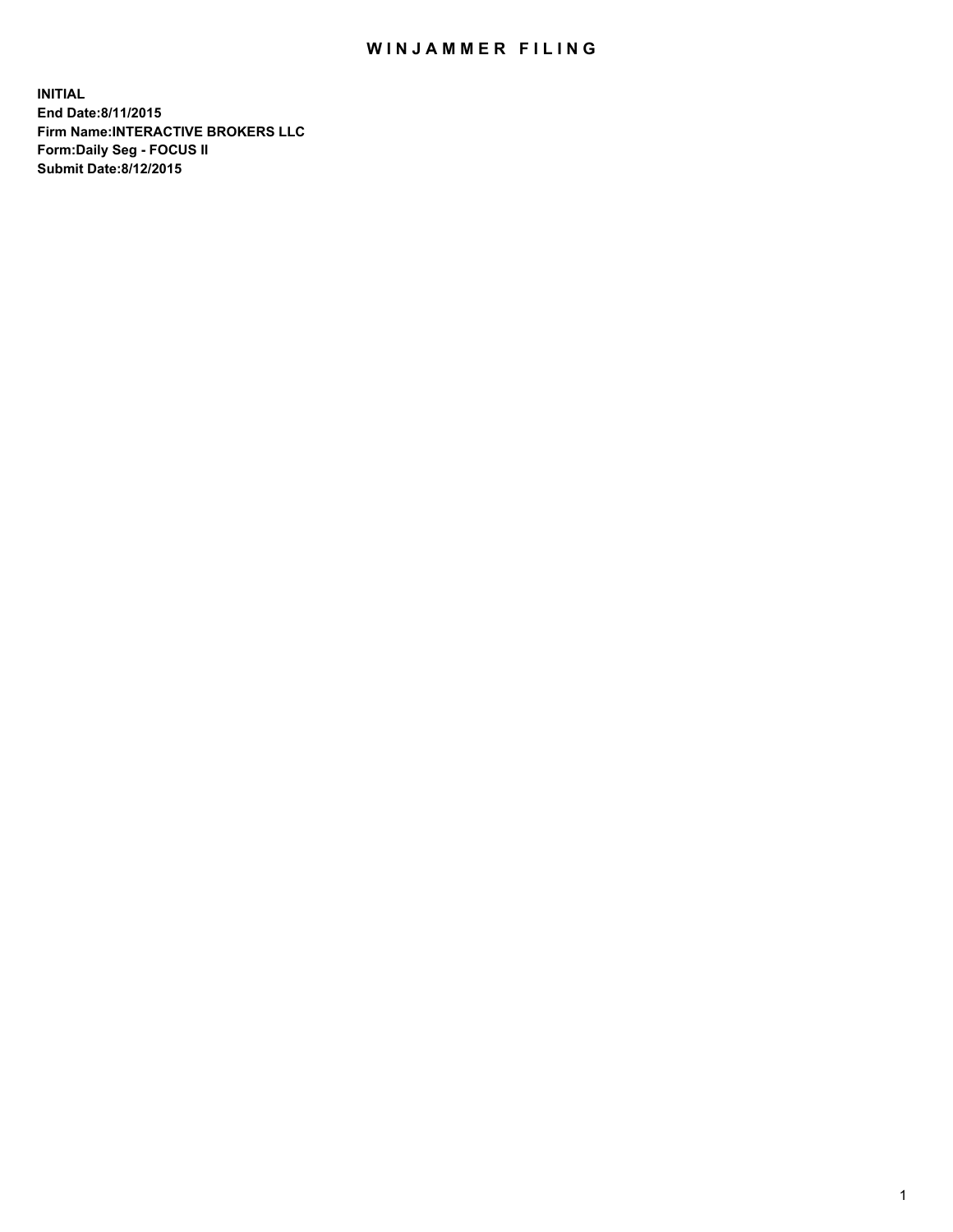## **INITIAL End Date:8/11/2015 Firm Name:INTERACTIVE BROKERS LLC Form:Daily Seg - FOCUS II Submit Date:8/12/2015 Daily Segregation - Cover Page**

| Name of Company<br><b>Contact Name</b><br><b>Contact Phone Number</b><br><b>Contact Email Address</b>                                                                                                                                                                                                                          | <b>INTERACTIVE BROKERS LLC</b><br><b>Michael Ellman</b><br>203-422-8926<br>mellman@interactivebrokers.co<br>$\mathbf{m}$ |
|--------------------------------------------------------------------------------------------------------------------------------------------------------------------------------------------------------------------------------------------------------------------------------------------------------------------------------|--------------------------------------------------------------------------------------------------------------------------|
| FCM's Customer Segregated Funds Residual Interest Target (choose one):<br>a. Minimum dollar amount: ; or<br>b. Minimum percentage of customer segregated funds required:% ; or<br>c. Dollar amount range between: and; or<br>d. Percentage range of customer segregated funds required between: % and %.                       | $\overline{\mathbf{0}}$<br>0<br>155,000,000 245,000,000<br>00                                                            |
| FCM's Customer Secured Amount Funds Residual Interest Target (choose one):<br>a. Minimum dollar amount: ; or<br>b. Minimum percentage of customer secured funds required:%; or<br>c. Dollar amount range between: and; or<br>d. Percentage range of customer secured funds required between: % and %.                          | $\overline{\mathbf{0}}$<br>0<br>80,000,000 120,000,000<br>00                                                             |
| FCM's Cleared Swaps Customer Collateral Residual Interest Target (choose one):<br>a. Minimum dollar amount: ; or<br>b. Minimum percentage of cleared swaps customer collateral required:% ; or<br>c. Dollar amount range between: and; or<br>d. Percentage range of cleared swaps customer collateral required between:% and%. | $\overline{\mathbf{0}}$<br>$\overline{\mathbf{0}}$<br>00<br>0 <sub>0</sub>                                               |

Attach supporting documents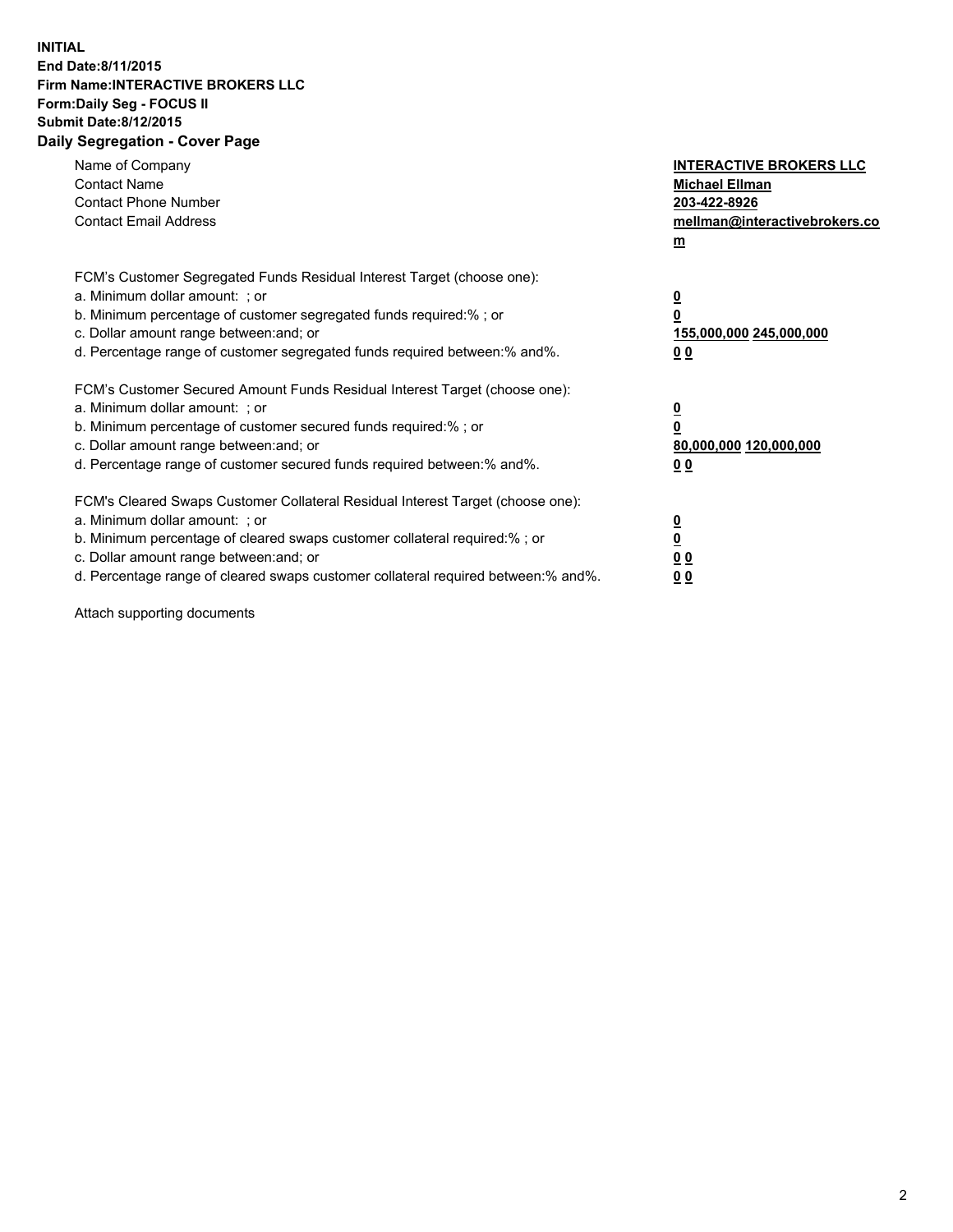## **INITIAL End Date:8/11/2015 Firm Name:INTERACTIVE BROKERS LLC Form:Daily Seg - FOCUS II Submit Date:8/12/2015 Daily Segregation - Secured Amounts**

|     | Dany Ocgregation - Oceanea Annoanta                                                         |                                                |
|-----|---------------------------------------------------------------------------------------------|------------------------------------------------|
|     | Foreign Futures and Foreign Options Secured Amounts                                         |                                                |
|     | Amount required to be set aside pursuant to law, rule or regulation of a foreign            | $0$ [7305]                                     |
|     | government or a rule of a self-regulatory organization authorized thereunder                |                                                |
| 1.  | Net ledger balance - Foreign Futures and Foreign Option Trading - All Customers             |                                                |
|     | A. Cash                                                                                     | 418,889,539 [7315]                             |
|     | B. Securities (at market)                                                                   | $0$ [7317]                                     |
| 2.  | Net unrealized profit (loss) in open futures contracts traded on a foreign board of trade   | $-3,244,648$ [7325]                            |
| 3.  | Exchange traded options                                                                     |                                                |
|     | a. Market value of open option contracts purchased on a foreign board of trade              | 34,632 [7335]                                  |
|     | b. Market value of open contracts granted (sold) on a foreign board of trade                | -46,498 [7337]                                 |
| 4.  | Net equity (deficit) (add lines 1.2. and 3.)                                                | 415,633,025 [7345]                             |
| 5.  | Account liquidating to a deficit and account with a debit balances - gross amount           | <b>72,542</b> [7351]                           |
|     | Less: amount offset by customer owned securities                                            | 0 [7352] 72,542 [7354]                         |
| 6.  | Amount required to be set aside as the secured amount - Net Liquidating Equity              | 415,705,567 [7355]                             |
|     | Method (add lines 4 and 5)                                                                  |                                                |
| 7.  | Greater of amount required to be set aside pursuant to foreign jurisdiction (above) or line | 415,705,567 [7360]                             |
|     | 6.                                                                                          |                                                |
|     | FUNDS DEPOSITED IN SEPARATE REGULATION 30.7 ACCOUNTS                                        |                                                |
| 1.  | Cash in banks                                                                               |                                                |
|     | A. Banks located in the United States                                                       | 68 [7500]                                      |
|     | B. Other banks qualified under Regulation 30.7                                              | 0 [7520] 68 [7530]                             |
| 2.  | Securities                                                                                  |                                                |
|     | A. In safekeeping with banks located in the United States                                   | 432,505,753 [7540]                             |
|     | B. In safekeeping with other banks qualified under Regulation 30.7                          | 0 [7560] 432,505,753 [7570]                    |
| 3.  | Equities with registered futures commission merchants                                       |                                                |
|     | A. Cash                                                                                     | $0$ [7580]                                     |
|     | <b>B.</b> Securities                                                                        | $0$ [7590]                                     |
|     | C. Unrealized gain (loss) on open futures contracts                                         | $0$ [7600]                                     |
|     | D. Value of long option contracts                                                           | $0$ [7610]                                     |
|     | E. Value of short option contracts                                                          | 0 [7615] 0 [7620]                              |
| 4.  | Amounts held by clearing organizations of foreign boards of trade                           |                                                |
|     | A. Cash                                                                                     | $0$ [7640]                                     |
|     | <b>B.</b> Securities                                                                        | $0$ [7650]                                     |
|     | C. Amount due to (from) clearing organization - daily variation                             | $0$ [7660]                                     |
|     | D. Value of long option contracts                                                           | $0$ [7670]                                     |
|     | E. Value of short option contracts                                                          | 0 [7675] 0 [7680]                              |
| 5.  | Amounts held by members of foreign boards of trade                                          |                                                |
|     | A. Cash                                                                                     | 107,752,584 [7700]                             |
|     | <b>B.</b> Securities                                                                        | $0$ [7710]                                     |
|     | C. Unrealized gain (loss) on open futures contracts                                         | -3,683,603 [7720]                              |
|     | D. Value of long option contracts                                                           | 34,640 [7730]                                  |
|     | E. Value of short option contracts                                                          | <mark>-46,498</mark> [7735] 104,057,123 [7740] |
| 6.  | Amounts with other depositories designated by a foreign board of trade                      | $0$ [7760]                                     |
| 7.  | Segregated funds on hand                                                                    | $0$ [7765]                                     |
| 8.  | Total funds in separate section 30.7 accounts                                               | 536,562,944 [7770]                             |
| 9.  | Excess (deficiency) Set Aside for Secured Amount (subtract line 7 Secured Statement         | 120,857,377 [7380]                             |
|     | Page 1 from Line 8)                                                                         |                                                |
| 10. | Management Target Amount for Excess funds in separate section 30.7 accounts                 | 80,000,000 [7780]                              |
| 11. | Excess (deficiency) funds in separate 30.7 accounts over (under) Management Target          | 40,857,377 [7785]                              |
|     |                                                                                             |                                                |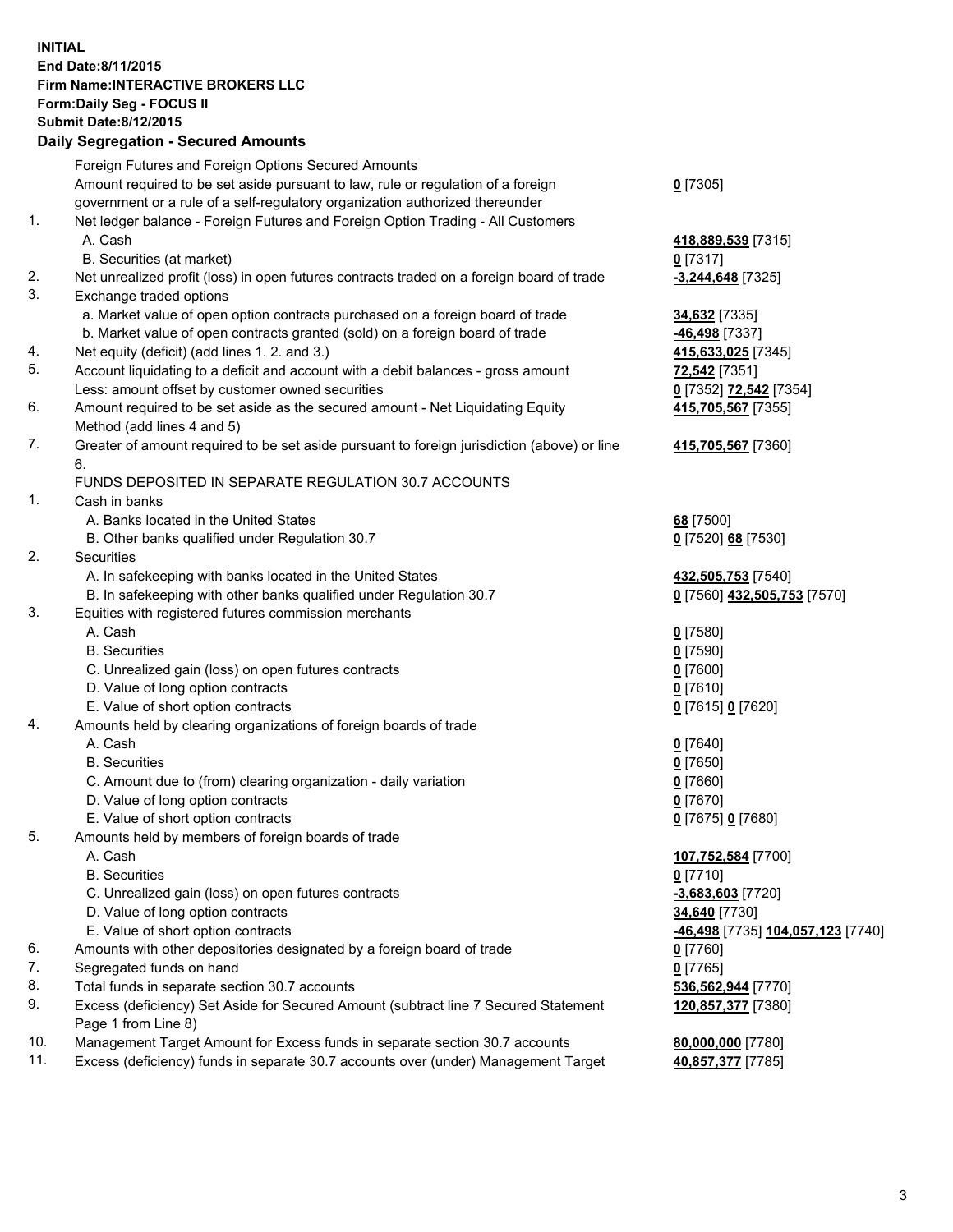**INITIAL End Date:8/11/2015 Firm Name:INTERACTIVE BROKERS LLC Form:Daily Seg - FOCUS II Submit Date:8/12/2015 Daily Segregation - Segregation Statement** SEGREGATION REQUIREMENTS(Section 4d(2) of the CEAct) 1. Net ledger balance A. Cash **2,645,750,660** [7010] B. Securities (at market) **0** [7020] 2. Net unrealized profit (loss) in open futures contracts traded on a contract market **25,225,929** [7030] 3. Exchange traded options A. Add market value of open option contracts purchased on a contract market **98,831,190** [7032] B. Deduct market value of open option contracts granted (sold) on a contract market **-163,987,429** [7033] 4. Net equity (deficit) (add lines 1, 2 and 3) **2,605,820,350** [7040] 5. Accounts liquidating to a deficit and accounts with debit balances - gross amount **107,451** [7045] Less: amount offset by customer securities **0** [7047] **107,451** [7050] 6. Amount required to be segregated (add lines 4 and 5) **2,605,927,801** [7060] FUNDS IN SEGREGATED ACCOUNTS 7. Deposited in segregated funds bank accounts A. Cash **434,197,862** [7070] B. Securities representing investments of customers' funds (at market) **1,345,157,084** [7080] C. Securities held for particular customers or option customers in lieu of cash (at market) **0** [7090] 8. Margins on deposit with derivatives clearing organizations of contract markets A. Cash **20,254,058** [7100] B. Securities representing investments of customers' funds (at market) **1,078,539,152** [7110] C. Securities held for particular customers or option customers in lieu of cash (at market) **0** [7120] 9. Net settlement from (to) derivatives clearing organizations of contract markets **1,999,819** [7130] 10. Exchange traded options A. Value of open long option contracts **98,713,810** [7132] B. Value of open short option contracts **-163,870,095** [7133] 11. Net equities with other FCMs A. Net liquidating equity **0** [7140] B. Securities representing investments of customers' funds (at market) **0** [7160] C. Securities held for particular customers or option customers in lieu of cash (at market) **0** [7170] 12. Segregated funds on hand **0** [7150] 13. Total amount in segregation (add lines 7 through 12) **2,814,991,690** [7180] 14. Excess (deficiency) funds in segregation (subtract line 6 from line 13) **209,063,889** [7190] 15. Management Target Amount for Excess funds in segregation **155,000,000** [7194] **54,063,889** [7198]

16. Excess (deficiency) funds in segregation over (under) Management Target Amount Excess